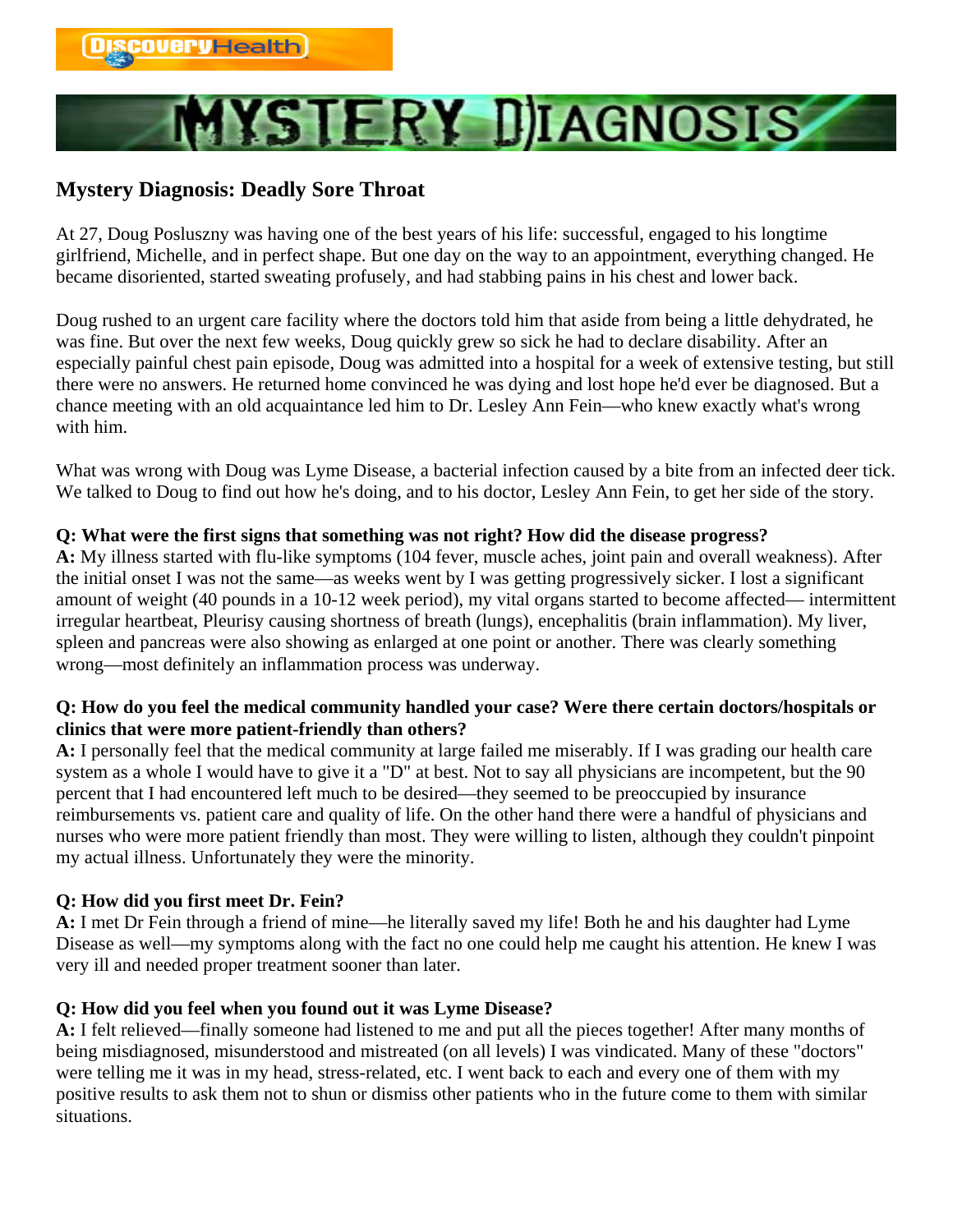### **Q: Had you heard about Lyme Disease before? In your research, did it ever come up as a possible cause?**

**A:** I had heard very little about Lyme Disease pre illness. I had no idea you could get this sick and the disease can be so debilitating long term. My previous understanding was that Lyme Disease was not a major issue and if you had it, 3-4 weeks of oral antibiotics would resolve the disease. This is, unfortunately, misinformation. During my research, Lyme had come up many times (along with Lupus and Multiple Sclerosis). Being that I spend a lot of time outdoors it was the obvious choice to me—I was actually insisting that I in fact had Lyme.

### **Q: What is your advice for those who are struggling to get their doctors to hear and understand them?**

**A:** My advice is that you must remain proactive and be your own advocate. You know your body best—if you are not feeling right you must seek answers and treatment until the situation is resolved 100 percent. Persistence and tenacity saved my life.

### **Q: Have you met other Lyme Disease patients since you were diagnosed?**

**A:** I have met many Lyme patients since I was diagnosed. It amazes me how each and every time I mention Lyme Disease, everyone knows someone who has or has had the disease. Lyme Disease is much more widespread than we can possibly imagine—people from all walks of life are affected. Unfortunately no one is immune.

### **Q: How have you changed as a result of this ordeal?**

**A:** I have gotten very involved in Lyme Disease education and awareness. My family and I have helped more than 15 individuals get diagnosed and treated in the last two years alone. My goal is to take my negative experience and turn it into a positive by helping others. Hopefully by sharing my story, I can help others avoid being misdiagnosed as I had been for 6-plus months, making my treatment a much longer process.

 $\overline{\phantom{a}}$  ,  $\overline{\phantom{a}}$  ,  $\overline{\phantom{a}}$  ,  $\overline{\phantom{a}}$  ,  $\overline{\phantom{a}}$  ,  $\overline{\phantom{a}}$  ,  $\overline{\phantom{a}}$  ,  $\overline{\phantom{a}}$  ,  $\overline{\phantom{a}}$  ,  $\overline{\phantom{a}}$  ,  $\overline{\phantom{a}}$  ,  $\overline{\phantom{a}}$  ,  $\overline{\phantom{a}}$  ,  $\overline{\phantom{a}}$  ,  $\overline{\phantom{a}}$  ,  $\overline{\phantom{a}}$ 

**Next Page:** *Mystery Diagnosis - A Doctors Perspective*